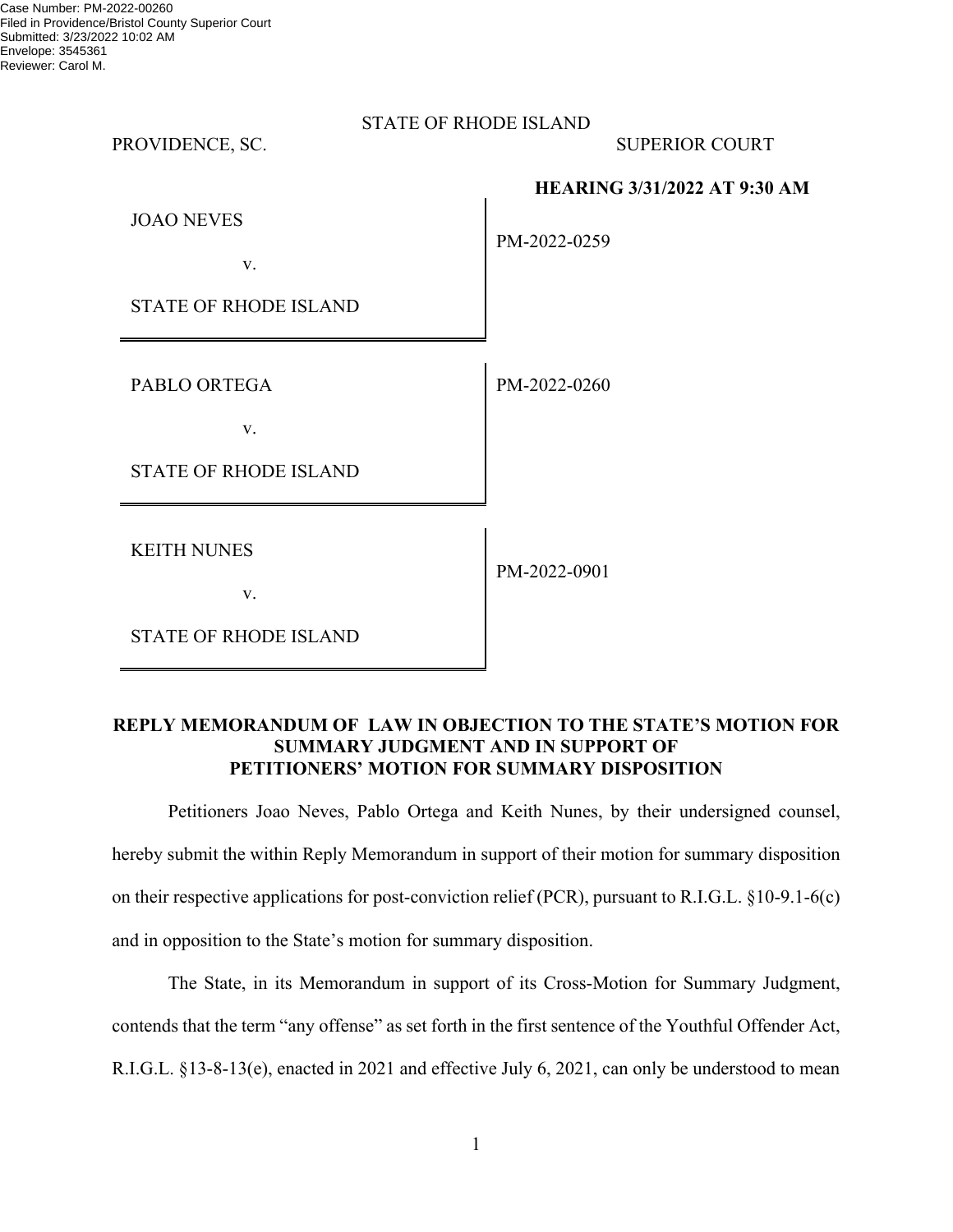"an offense" in the singular tense. The State grounds its argument on the belief that the legislature used the term "any offense" and not "any offenses" to signify that the legislature meant to limit the application of the Act to a single offense and that it would not apply to a youthful offender who committed "multiple" offenses before the age of twenty-two.

 As support for its argument, the State points to different, but complementary, language employed in R.I.G.L. §13-8-14.2, hereinafter referred to as "the Juvenile Parole Act," enacted at the same time, where the legislature also mandated special consideration for juvenile offenders. Because the legislature used the phrase "an offense or offenses" to refer to the coverage of the Juvenile Parole Act, the State reasons that the phrase "any offense" in §13-8-13(e) must mean "an offense."

 Respectfully, this is nonsense and nothing more than grasping at straws in an effort to provide a justification for the State's determination to simply ignore the mandate of a law passed in 2021.

 At the risk of overkill, Petitioners will parse both provisions, as well as address the meaning of the term "any"—something that the State has simply failed to do.

 Section 13-8-14.2 is both broader and narrower in its coverage than the Youthful Offenders Act, R.I.G.L. §13-8-13(e). We set each of them in full below.

The Youthful Offender Act, **R.I.G.L. §13-8-13(e),** provides:

Any person sentenced for any offense committed prior to his or her twenty-second birthday, other than a person serving life without parole, shall be eligible for parole review and a parole permit may be issued after the person has served no fewer than twenty (20) years' imprisonment unless the person is entitled to earlier parole eligibility pursuant to any other provisions of law. This subsection shall be given prospective and retroactive effect for all offenses occurring on or after January 1, 1991.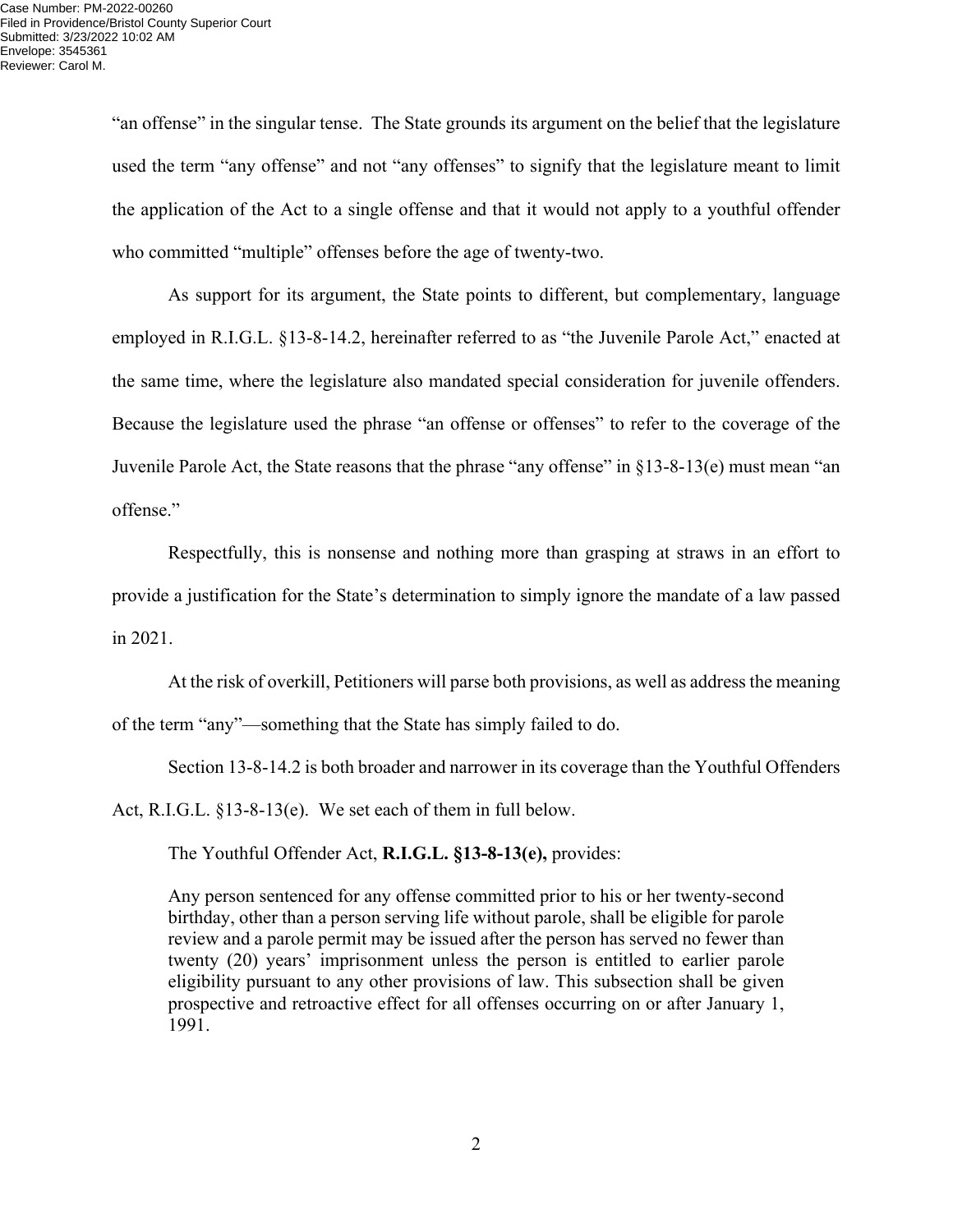The Juvenile Parole Act, **R.I.G.L. §13-8-14.2,** provides:

§ 13-8-14.2. Special parole consideration for persons convicted as juveniles

(a) When a person who is serving a sentence imposed as the result of *an offense or offenses committed when he or she was less than eighteen years of age* becomes eligible for parole pursuant to applicable provisions of law, the parole board shall ensure that he or she is provided a meaningful opportunity to obtain release and shall adopt rules and guidelines to do so, consistent with existing law.

(b) During a parole hearing involving a person described in subsection (a) of this section, in addition to other factors required by law or under the parole guidelines set forth by the parole board, *the parole board shall also take into consideration the diminished culpability of juveniles as compared to that of adults and any subsequent growth and increased maturity of the prisoner during incarceration*. The board shall also consider the following:

(1) A review of educational and court documents;

(2) Participation in available rehabilitative and educational programs while in prison;

(3) Age at the time of the offense;

(4) Immaturity at the time of the offense;

(5) Home and community environment at the time of the offense;

(6) Efforts made toward rehabilitation;

- (7) Evidence of remorse; and
- (8) Any other factors or circumstances the board considers relevant.

(c) The parole board shall have access to all relevant records and information in the possession of any state official or agency relating to the board's consideration of the factors detailed in the foregoing sections.

R.I.G.L. §13-8-14.2 (emphasis added).

We start with what the Youthful Offenders Act, R.I.G.L. §13-8-13(e) covers and does not

cover in relation to §13-8-14.2 ("the Juvenile Parole Act"). Both acts mandate special consideration for those who committed offenses at a young age and may overlap in coverage in that respect, but they are not the same and do not use the same language.

 The Youthful Offenders Act uses the phrase "sentenced" and applies only when someone is "sentenced for any offense" committed before the age of 22, *except* "a person serving life

without parole." To get the benefit of the Youthful Offenders Act, the individual must first serve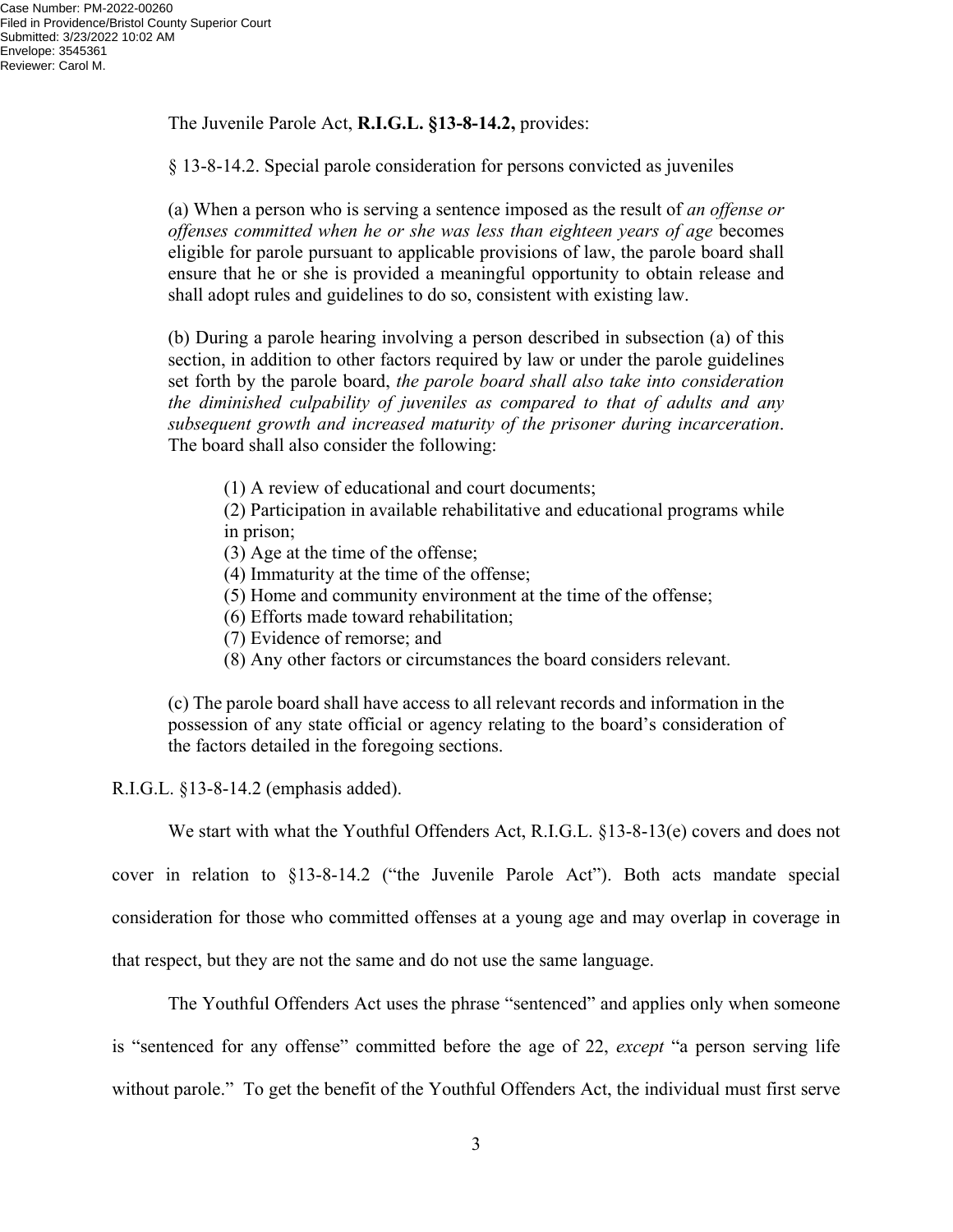a total of at least twenty years before they may appear before the parole board. It does not say the youthful offender must "serve twenty years on each sentence" or "serve twenty years on the first sentence" to be seen by the Parole Board.

 In contrast, the Juvenile Parole Act applies to anyone "serving a sentence" for "an offense or offenses" committed before the age of 18, without regard to the length of the sentence or amount of time served. The State concedes that the Juvenile Parole Act is designed to apply to "every" offense committed by a person before the age of 18 years, regardless of the term of the sentence. Thus, while the Juvenile Parole Act uses the phrase "an offense or offenses," in context, as the State concedes, that language is intended to encompass "all" offenses.

 Both statutes are designed and intended to require special favorable consideration to those who committed their crimes at a young age. Each can and should be interpreted broadly to fulfill that purpose. Interpreting the Juvenile Parole Act to apply to all juvenile offenders coming up for parole and interpreting the Youthful Offender Act to apply to all youthful offenders (except those serving life without parole) so as to reduce the initial parole eligibility consideration date to twenty years (unless it is already less) fulfills that purpose and is not inconsistent with the precise words set forth in each statute.

 The two acts, though enacted at the same time, use different words to describe the eligible population. Giving the words used in the respective acts their ordinary meaning fulfills that purpose. The State disagrees and claims that the word "any" in the Youthful Offenders Act must be construed as "an" or "single" offense. It is not apparent why a phrase in one section should be construed to negate the ordinary meaning of words used in another section, particularly where they are not inconsistent.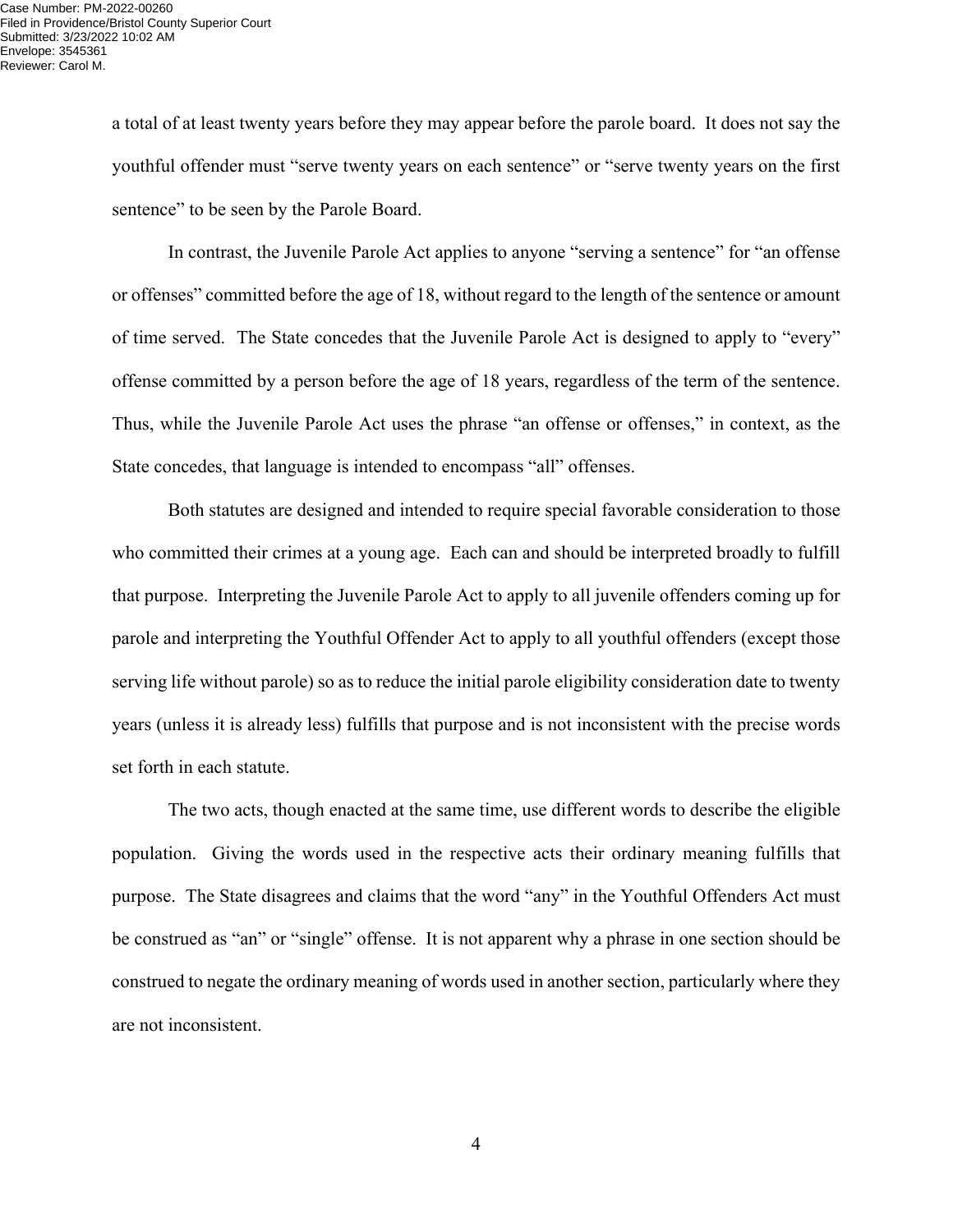The Youthful Offenders Act—the only statute under consideration in these applications for post-conviction relief—expressly applies to "any person" "sentenced" "for any offense committed" before the age of 22 *except* "a person serving life without parole." With that sole exception, "[a]ny person" "*shall be eligible for parole review.*"

 The State claims that the word "an" as used in the Juvenile Parole Act connotes the use of the word in its singular form. In context, it is clear that the legislature, by stating "an offense or offenses," actually meant the opposite—to convey "all" or "every." This contextual argument fails.

 Even if the State's Juvenile Parole Act argument had merit, the legislature did not crossreference the acts or use the cited phrase or any portion of it in the Youthful Offenders Act. In the Youthful Offenders Act it used "any person" and "any offense." Thus, we look at the word "any" as it is used in the Youthful Offenders Act. We are guided by those legal principles that recognize dictionaries as "a useful starting point":

When, as is the case here, a statute does not define a word, courts will often apply a common meaning as provided by a recognized dictionary. *See Defenders of Animals, Inc. v. Department of Environmental Management,* 553 A.2d 541, 543 (R.I.1989); *see also Chambers v. Ormiston,* 935 A.2d 956, 962 (R.I.2007) (scrutinizing dictionary definitions to determine the meaning of statutory language); 2A Norman J. Singer & J.D. Shambie Singer *Sutherland Statutes and Statutory Construction,* § 47.28 at 468–69 (7th ed. 2007) ("Dictionaries \* \* \* provide a useful starting point to determine what statutory terms mean \* \* \*.").

*Planned Environments Mgmt. Corp. v. Robert*, 966 A.2d 117, 123 (R.I. 2009).

Dictionary definitions of the word "any" include:

From Merriam-Webster online:

Definition of *any* (Entry 1 of 3) 1: one or some indiscriminately of whatever kind: a: one or another taken at random Ask *any* man you meet. b: EVERY —used to indicate one selected without restriction *Any* child would know that.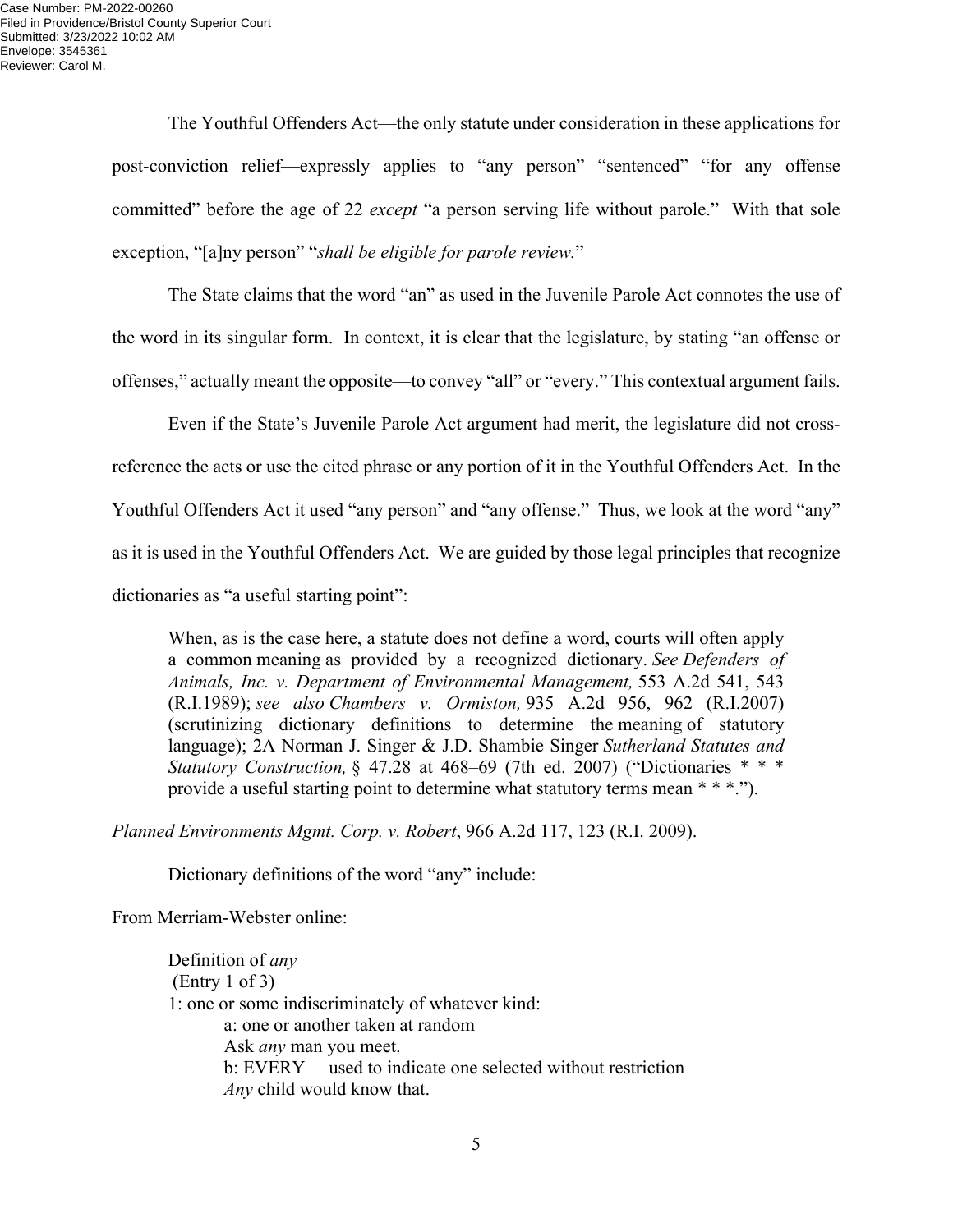2: one, some, or all indiscriminately of whatever quantity: a: one or more —used to indicate an undetermined number or amount Do you have *any* money? b: ALL —used to indicate a maximum or whole He needs *any* help he can get. c: a or some without reference to quantity or extent I'd be grateful for *any* favor at all. 3 a: unmeasured or unlimited in amount, number, or extent *any* quantity you desire

b: appreciably large or extended

could not endure it *any* length of time

"any" *Merriam-Webster.com*. 2022. https://www.merriam-webster.com/dictionary/any, accessed 3/21/22.

From Oxford English/US Dictionary online:

# DETERMINER

1 *usually with negative or in questions*

 Used to refer to one or some of a thing or number of things, no matter how much or how many.

*\* \* \**

2 Used to express a lack of restriction in selecting one of a specified class. \* \* \*

PRONOUN

- 1 *usually with negative or in questions*
- One or some of a thing or number of things, no matter how much or how many.
	- *\* \* \**
- 2 Whichever of a specified class might be chosen.

"any" Lexico.com. 2022. https://www.lexico.com/en/definition/any, accessed 3/21/22.

From Dictionary.com online:

### *adjective*

- 1 one, a, an, or some; one or more without specification or identification: *If you have any witnesses, produce them. Pick out any six you like.*
- 2 whatever or whichever it may be: *cheap at any price.*
- 3. in whatever quantity or number, great or small; some: *Do you have any butter?*

"any" Dictionary.com. https://www.dictionary.com/browse/any; accessed 3/21/22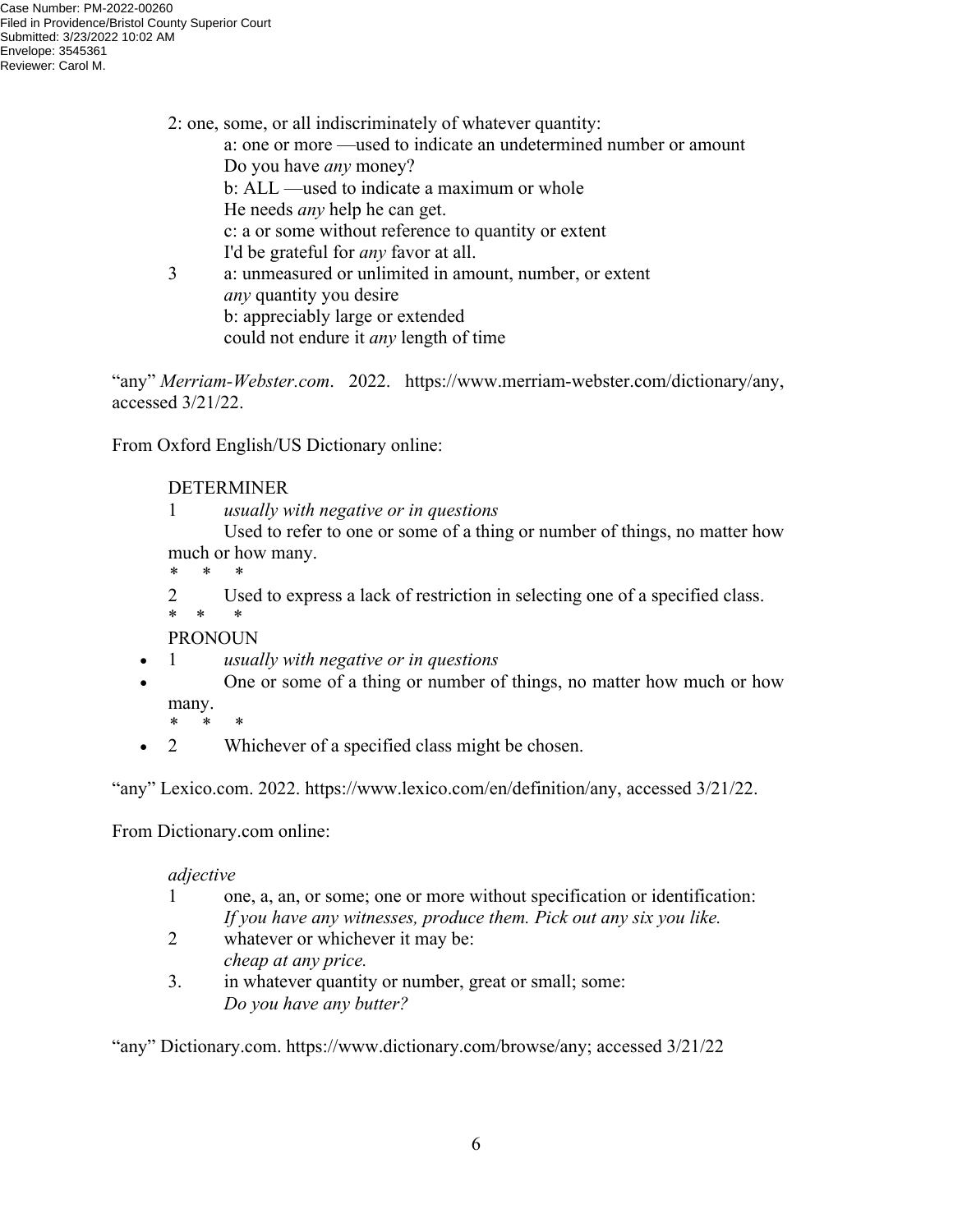The hallmark of all of these definitions of the word "any" as a modifier is that it connotes "one or some of a thing or number of things, no matter how much or how many" and is not limited to "one" or a "singular" amount.

 The State has not cited any case law or scholarly attribution for its distinctly unusual interpretation of the word "any" as actually restricted to a singular "an." Nor has counsel for Petitioners discovered a Rhode Island case focusing exclusively on the meaning of the word "any" in isolation—probably because it is such a basic building block of legal writing.

 The Rhode Island Supreme Court has recognized that the term "any" dictates a broad scope, expressing the inclusion of all unless specifically excluded:

This court has given the broadest scope to the "any person" language in *State v. Mann,* 119 R.I. 720, 382 A.2d 1319 (1978). The defendant in *Mann* was charged with violating the Controlled Substances Act, G.L.1956 (1968 Reenactment) § 21– 28–4.01(c). That statute prohibits "*any person* knowingly or intentionally to possess a controlled substance" unless legally obtained. The defendant claimed that he was exempted from the act's language since he was a licensed osteopath. We rejected this claim. "The language is clear. It is well settled that, in the absence of ambiguity, words used in a statute must be given their plain and ordinary meaning unless a contrary intention appears on the face of the statute. *Andreozzi v. D'Antuono,* 113 R.I. 155, 158, 319 A.2d 16, 18 (1974). We conclude, therefore, that 'any person' \* \* \* includes physicians." *State v. Mann,* 119 R.I. at 724, 382 A.2d at 1321.

Given this precedent, we likewise conclude that the very breadth of the term "any person" defies the exclusion of any class of persons. That term is so broad as to require exclusion, not specific inclusion.

*State v. Caprio*, 477 A.2d 67, 71 (R.I. 1984) (emphasis in original).

 Here, paraphrasing *Caprio,* "the very breadth of the term 'any person' defies the exclusion of any class of persons," excepting those persons serving life without parole. Similarly, "the very breadth of the term 'any [offense]' defies the exclusion of any class of [offense]," excepting one carrying a sentence of life without parole. Each "term is so broad as to require exclusion, not specific inclusion."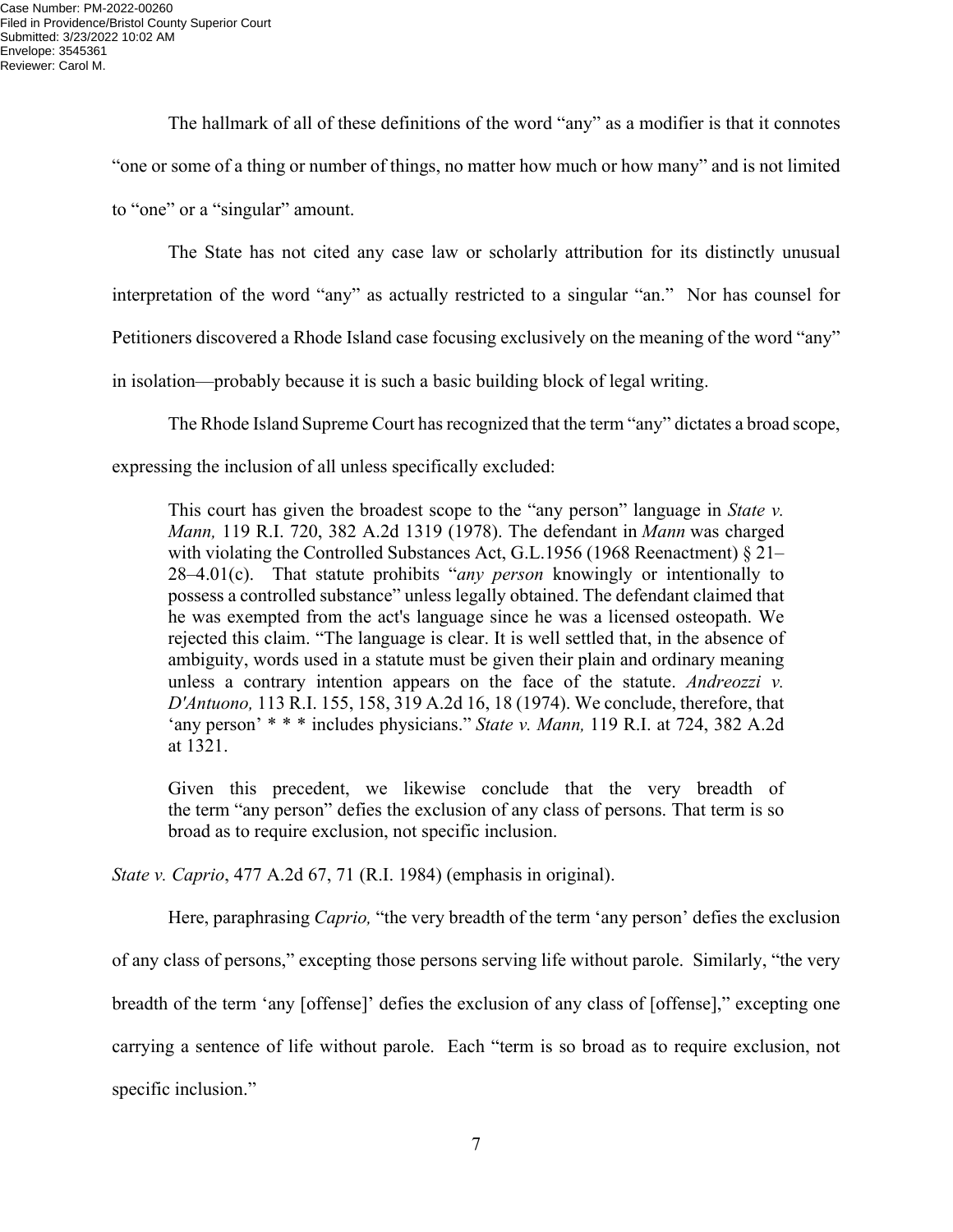More recently, in *State v. LeFebvre*, 198 A.3d 521 (R.I. 2019), the Supreme Court considered the scope of the abrogation of privileged communications mandated by R.I.G.L. §40- 11-11, which abrogated spousal and professional privilege (other than attorney-client) "in any judicial proceeding relating to child abuse or neglect." The Court had no hesitancy in concluding that the word "any" in that context meant "*any and all* judicial proceeding*s*"—even though there, as here, the legislature simply said, "any judicial proceeding," and not, as the State's argument here would seem to require, the phrase "any judicial proceeding or proceedings" in order to encompass every one of them. The Court stated:

The plain meaning of the phrase "any judicial proceeding relating to child abuse or neglect" is indeed unambiguous, and it encompasses the full spectrum of matters that relate to the abuse or neglect of a child. Had the General Assembly intended to limit the application of  $\S$  40-11-11 to the narrow class of cases suggested by defendant, it surely would have done so explicitly, rather than employing what defendant refers to as a "shorthand phrase."

\* \* \* On the other hand, the first sentence, in sweeping language, does away with virtually all privileges in any and all judicial proceedings that involve the abuse or neglect of a child. This would include criminal proceedings.

*State v. LeFebvre*, 198 A.3d at 526-527 (footnote omitted)

 Perhaps because "any" is such a commonplace term with clear meaning, undersigned counsel found few cases expressly focusing on the word "any" without the noun which it modifies. Nevertheless, the ordinary construction is clear. "'[A]ny'… means an indefinite number or quantity. Words in common use, when found in a statute, are to be taken in their ordinary sense." *New York Cty. Medical Ass'n v. City of New York*, 32 Misc. 116, 118, 65 N.Y.S. 531, 532 (N.Y. Sup. Ct. 1900). "'Any' means 'every,' 'each one of all.'" *Harrington v. Interstate Business Men's Acc. Ass'n of Des Moines, Iowa*, 210 Mich. 327, 330, 178 N.W. 19, 20 (1920). *See also State v. Gardner,* 2008-Ohio-2787, ¶ 33, 118 Ohio St. 3d 420, 425, 889 N.E.2d 995, 1003 (2008) ("Given the General Assembly's use of the term 'any' in the phrase 'any criminal offense,' we presume that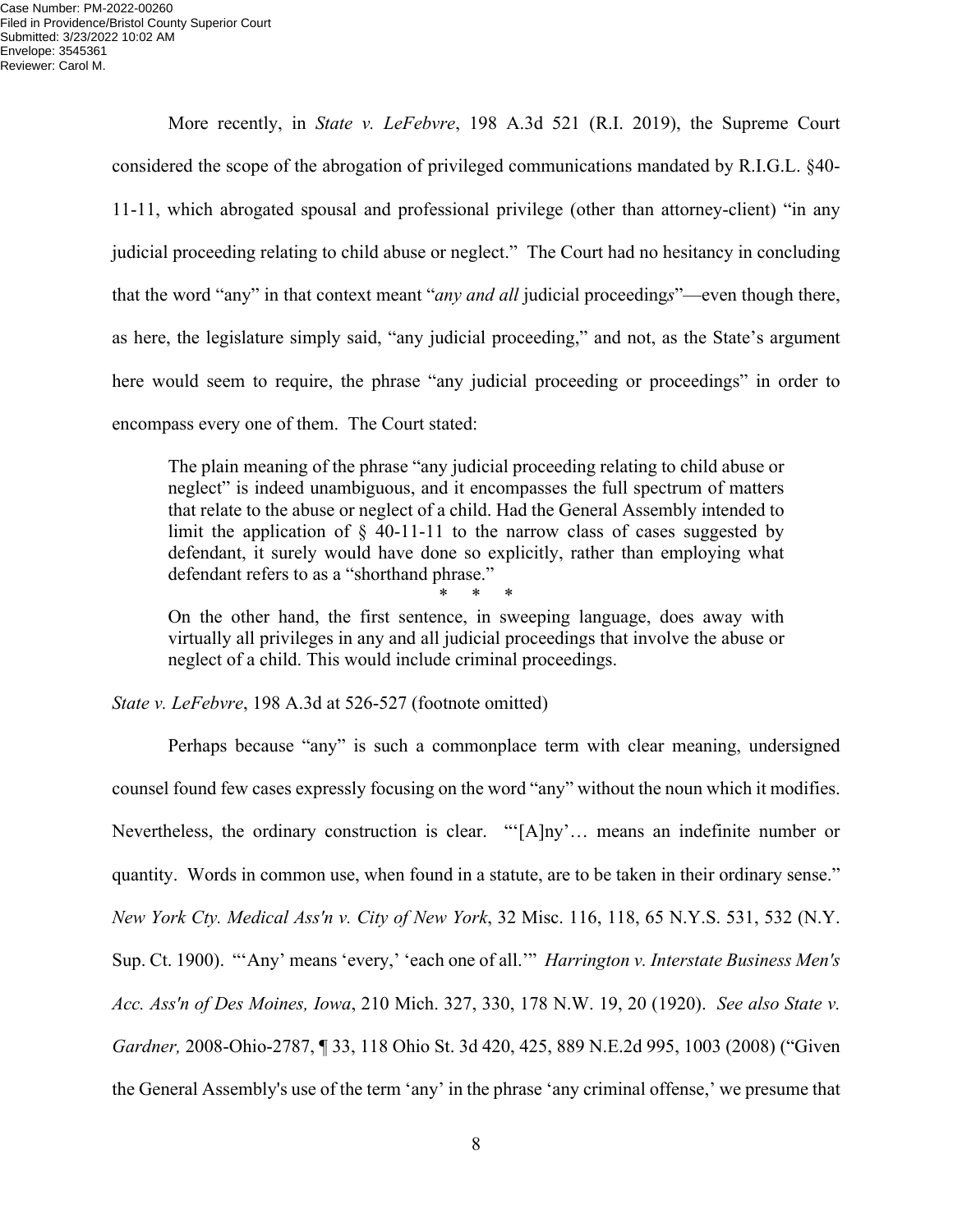it intended to encompass 'every' and 'all' criminal offenses recognized by Ohio*.*" Citations omitted); *Three D Departments, Inc. v. K Mart Corp*., 940 F.2d 666, 1991 WL 151903 at \*2 (7th Cir. 1991) (table) ("numerous Michigan cases hold that 'any' means more than one and a number up to and including 'all' or 'every.'" Citations omitted).

 The Youthful Offenders Act is just two sentences long. In the first sentence, the Act purports to require that "any person" who committed their offense before the age of 22, other than one serving life without parole, be seen once they have served 20 years, unless their parole eligibility date was less than 20 years. In the second sentence, the legislature provided that the provision would apply retrospectively as well as prospectively to *all* offenses, plural, occurring on or after January 1, 1991.

 The State argues that "any offense" means "an offense" and that the Youthful Offender Act cannot apply to shorten the initial parole eligibility date where there are multiple offenses. What would acceptance of that construction mean? The State has taken the position that the Youthful Offender Act serves to shorten the initial parole eligibility date for a *first* sentence if it is longer than 20 years, but not any consecutive sentences. But that is not a literal interpretation of the State's argument. The State's literal argument, taken to its logical conclusion, would be that the Youthful Offender Act is not applicable—at all—to any person sentenced on multiple offenses, even those running concurrently, since that person has not been convicted of "an" offense, entitling them to the benefits of the Act. But the State has not taken that position. And rightly so, since it would lead to absurd results.

 The Youthful Offender Act dictates that where any offense was committed before the age of 22, the initial parole eligibility date *must be* set at 20 years, unless it is already less than 20 years. The State's contrary interpretation of the Act defeats the Act's direct mandate.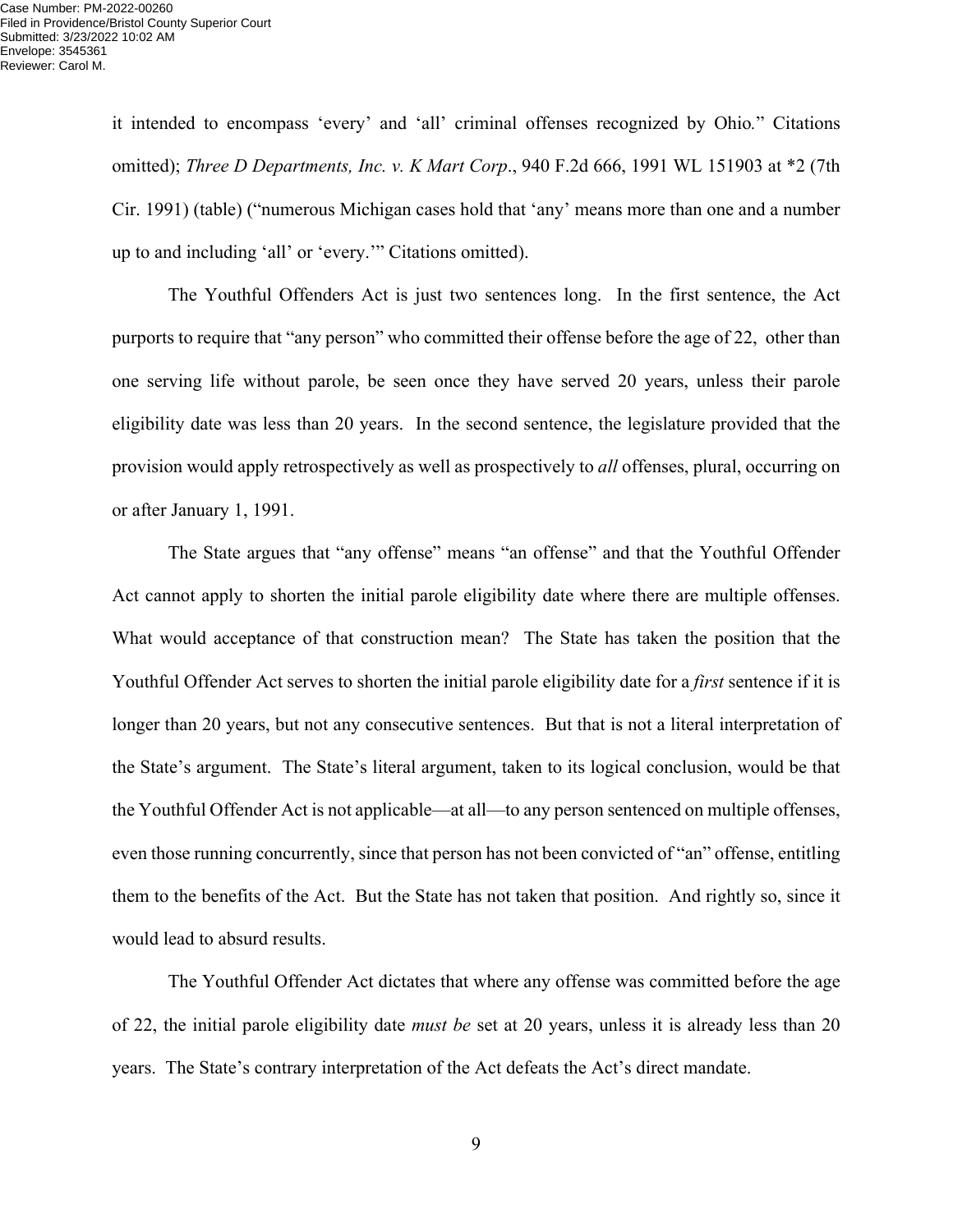Case Number: PM-2022-00260 Filed in Providence/Bristol County Superior Court Submitted: 3/23/2022 10:02 AM Envelope: 3545361 Reviewer: Carol M.

> Moreover, the State's contrary interpretation defeats the Act's purpose, which is to recognize and require that the Parole Board accord special consideration to youthful offenders not extended to adult offenders. This special consideration evinces the legislative intent that the Parole Board recognize, in evaluating whether a parole permit should issue, that young minds work differently than more mature persons, as articulated in the *Roper-Graham* line of cases. The State's argument that this line of cases is irrelevant because no one is facing the death penalty or mandatory life without parole misses that point. Respectfully, Petitioners did not cite that line of cases on the basis that they dictated a particular result, but rather for the growing recognition that young offenders *are* different from mature offenders. Indeed, the General Assembly explicitly articulated the same policy position in the Juvenile Parole Act, which mandates that "the parole board shall also take into consideration the diminished culpability of juveniles as compared to that of adults and any subsequent growth and increased maturity of the prisoner during incarceration." R.I.G.L. §13-8-14.2(b).

#### **CONCLUSION**

 Wherefore, each Petitioner prays that the Court grant his respective motion for summary disposition, deny the State's cross-motion, and order that each Petitioner immediately be released from incarceration to parole upon such conditions as previously or hereinafter set by the Parole Board.

Respectfully submitted,

 /s/\_Lisa S. Holley\_\_\_\_\_\_\_\_\_ Lisa S. Holley, Esq. (#6606) Lisa Holley Law 536 Atwells Ave., 2nd Fl. Providence, RI 02909 (401) 400-2850 lisa@lisaholleylaw.com